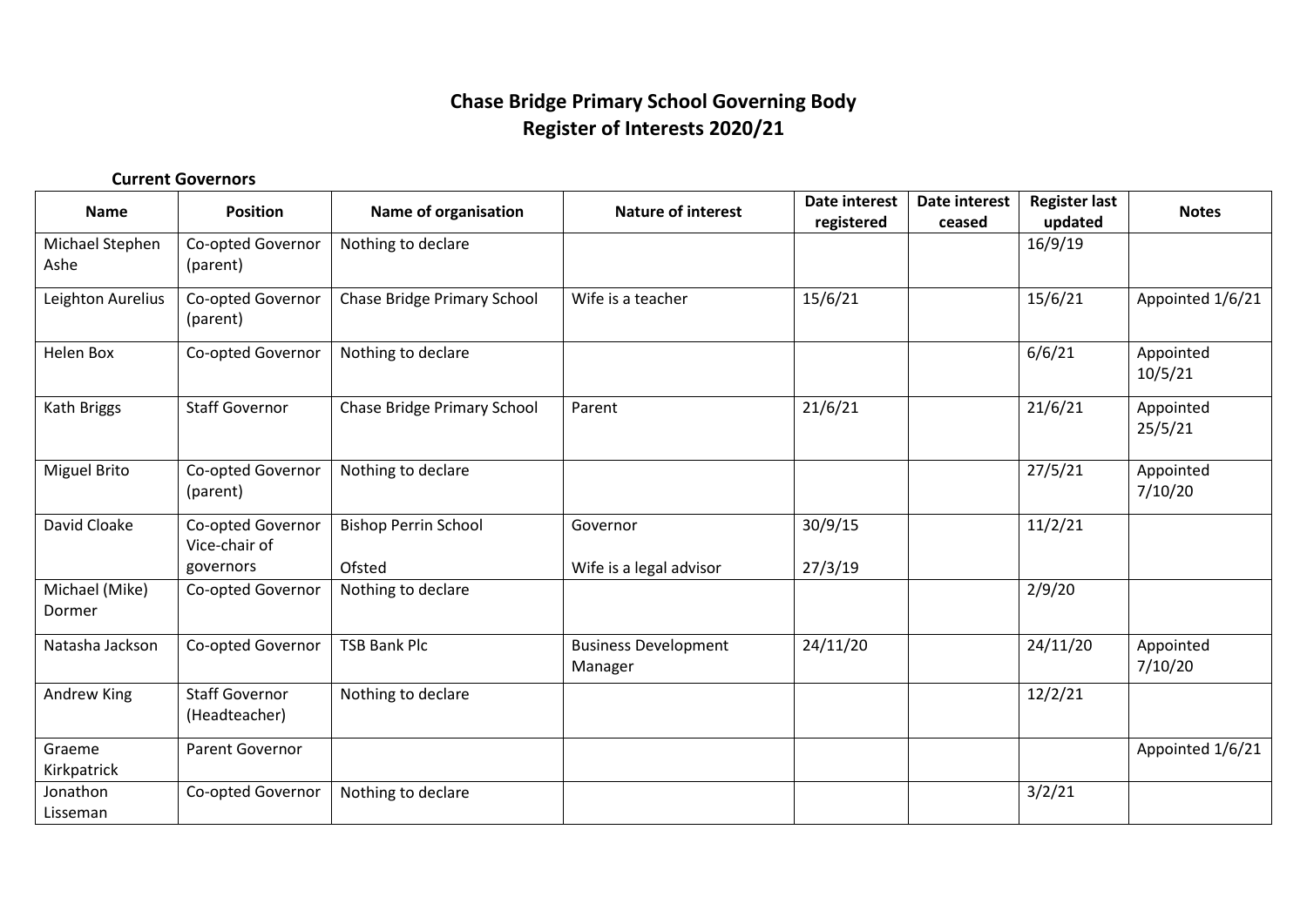| Name                 | <b>Position</b>           | Name of organisation                                                        | <b>Nature of interest</b> | Date interest<br>registered | Date interest<br>ceased | <b>Register last</b><br>updated | <b>Notes</b>                                   |  |
|----------------------|---------------------------|-----------------------------------------------------------------------------|---------------------------|-----------------------------|-------------------------|---------------------------------|------------------------------------------------|--|
| James Lovatt         | <b>Authority Governor</b> | Nothing to declare                                                          |                           |                             |                         | 7/10/20                         |                                                |  |
| Harj Sing Mann       | Co-opted                  | Tate & Lyle PLC, 1 Kingsway,<br>London<br><b>Renaissance Property Group</b> | Employee<br>Director      | 3/5/19                      |                         | 9/3/21                          | TW1 Estates is a<br>dormant<br>company with no |  |
|                      |                           | Litd                                                                        |                           | 8/9/19                      |                         |                                 | business activity                              |  |
|                      |                           | <b>TW1 Estates</b>                                                          | <b>Director</b>           | 3/5/19                      |                         |                                 |                                                |  |
|                      |                           | Institute of Chartered<br>Accountants in England &<br>Wales                 | Member                    | 3/5/19                      |                         |                                 |                                                |  |
| <b>Gareth Mantle</b> | Co-opted (staff)          | Nothing to declare                                                          |                           |                             |                         | 30/5/21                         | Appointed<br>25/5/21                           |  |
| <b>Asheet Patel</b>  | Co-opted (parent)         | Nothing to declare                                                          |                           |                             |                         | 16/3/21                         | Appointed from<br>29/7/20                      |  |
| <b>Emily Tafler</b>  | Parent Governor           |                                                                             | Teacher                   | 9/7/19                      |                         | 9/7/19                          |                                                |  |
| Eleanor Wright       | Co-opted Governor         | SOS SEN - charity working in<br>the field                                   | Employee                  | 3/5/19                      |                         | 10/5/21                         | SOS is a charity<br>working in the             |  |
|                      |                           | Christopher Wright & Co -<br>local solicitors' firm                         | Husband is a partner      | 16/9/19                     |                         |                                 | field                                          |  |

## **Clerk to the Governors**

| <b>Name</b>          | <b>Position</b> | Name of organisation          | <b>Nature of interest</b> | Date interest was | Date interest | <b>Register last</b> | <b>Notes</b> |
|----------------------|-----------------|-------------------------------|---------------------------|-------------------|---------------|----------------------|--------------|
|                      |                 |                               |                           | registered        | ceased        | updated              |              |
| <b>Beryl Hawkins</b> | Clerk to the    | <b>Windham Nursery School</b> | Clerk to the Governors    | 3/2/16            |               | 8/2/21               |              |
|                      | Governors       | Deer Park Primary School      | Clerk to the Governors    | 3/2/16            |               |                      |              |
| Julie Fox            |                 | Nothing to declare            | Clerk to the Governors    |                   |               | 22/4/21              |              |
|                      |                 |                               |                           |                   |               |                      |              |